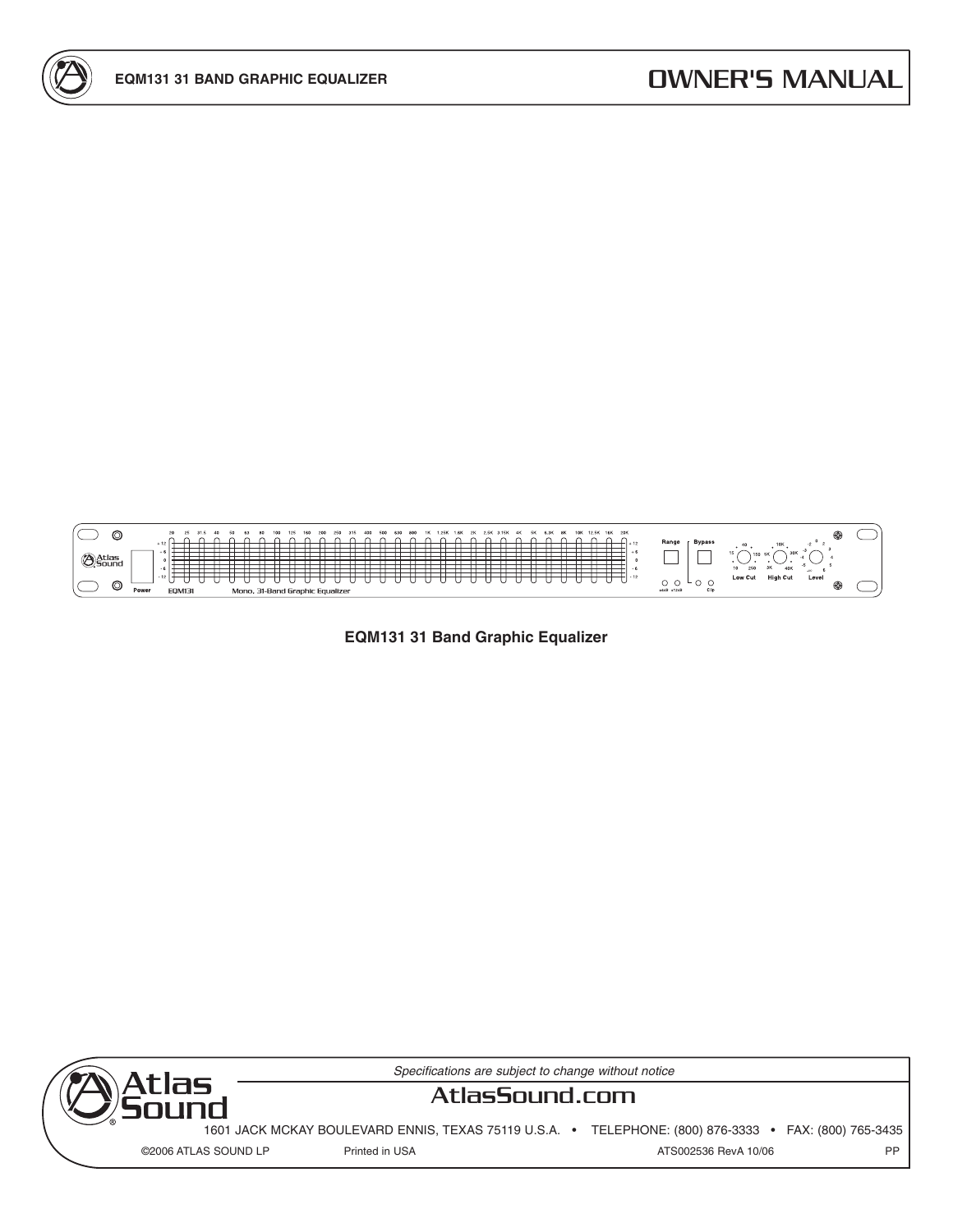

## **CONTENTS**



Specifications are subject to change without notice

# AtlasSound.com

1601 JACK MCKAY BOULEVARD ENNIS, TEXAS 75119 U.S.A. · TELEPHONE: (800) 876-3333 · FAX: (800) 765-3435

©2006 ATLAS SOUND LP

Printed in USA

PP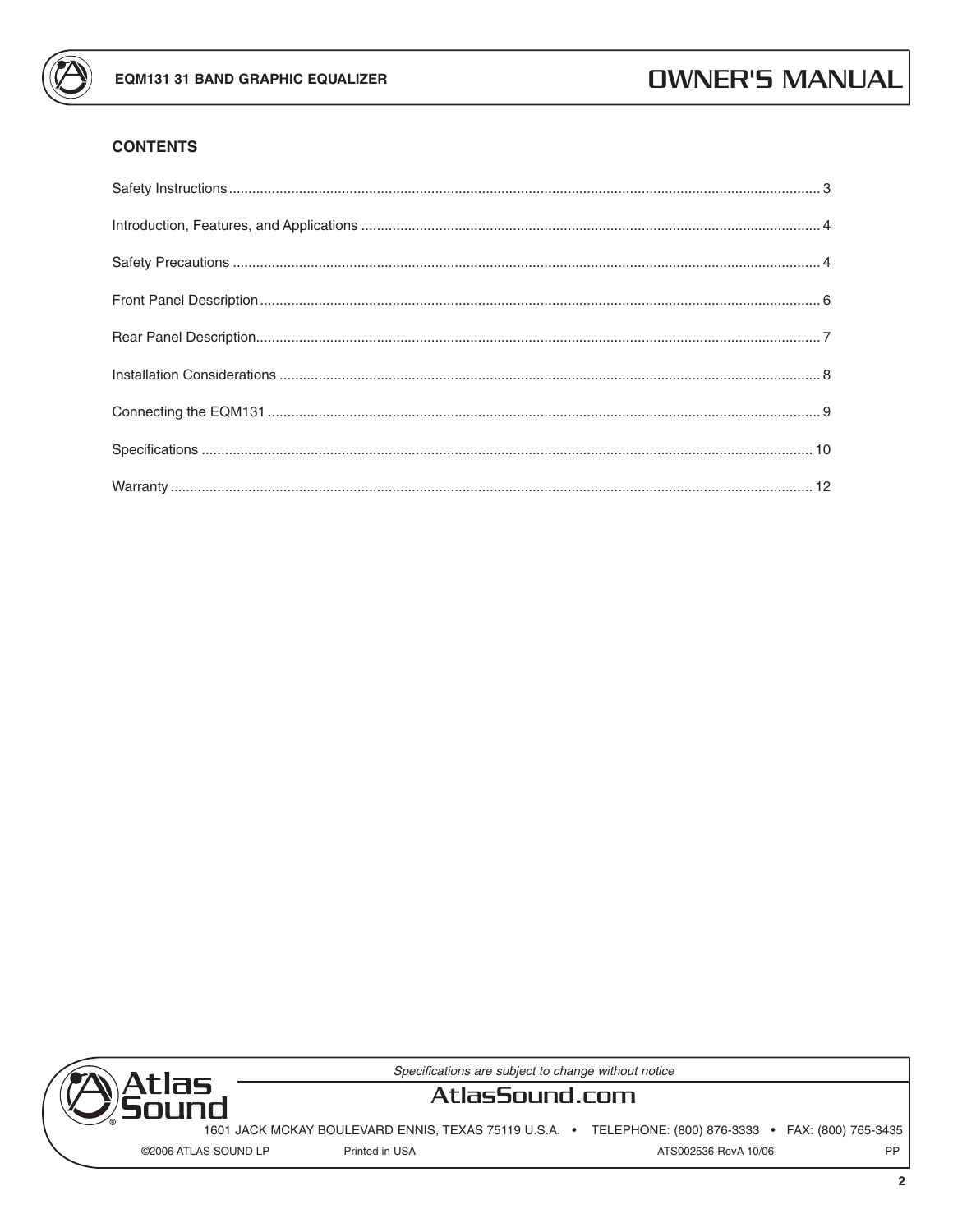

### **IMPORTANT SAFETY INSTRUCTIONS**

- Read these instructions.
- Keep these instructions.
- Heed all warnings.
- Follow all instructions.
- Do not use this apparatus near water.
- Clean only with dry cloth.
- Do not block any ventilation openings. Install in accordance with the manufacturer's instructions.
- Do not install near any heat sources such as radiators, heat registers, stoves, or other apparatus (including amplifiers) that produce heat.
- Do not defeat the safety purpose of the polarized or grounding-type plug. A polarized plug has two blades with one wider than the other. A grounding type plug has two blades and a third grounding prong. The wide blade or the third prong are provided for your safety. If the provided plug does not fit into your outlet, consult an electrician for replacement of the obsolete outlet.
- Protect the power cord from being walked on or pinched particularly at plugs, convenience receptacles, and the point where they exit from the apparatus.
- Only use attachments/accessories specified by the manufacturer.
- Unplug this apparatus during lightning storms or when unused for long periods of time.
- Refer all servicing to qualified service personnel. Servicing is required when the apparatus has been damaged in any way, such as power-supply cord or plug is damaged, liquid has been spilled or objects have fallen into the apparatus, the apparatus has been exposed to rain or moisture, does not operate normally, or has been dropped.
- Operate the product only with the voltage specified on the unit. Fire and/or electric shock may result if a higher voltage is used.
- Do not modify, kink, or cut the power cord. Do not place the power cord in close proximity to heaters and do not place heavy objects on the power cord, including the product itself, doing so may result in fire or electrical shock.
- Replace the protective cover over the speaker terminals after installation. Do not touch the 70V speaker terminals as electric shock may result.
- Ensure that the safety ground terminal is connected to a proper ground. Never connect the ground to a gas pipe as a catastrophic disaster may result.
- Be sure the installation of the product is stable, avoid slanted surfaces as the product may fall and cause injury or property damage.

#### **WARNING** To reduce the risk of fire or electric shock, do not expose this apparatus to rain or moisture

#### **Message Conventions and Safety Symbols**

Before installing and operating this product, read this manual so you are fully aware of the potential safety hazards and understand the safety symbols and messages. The safety symbols and messages shown below are used in this manual to prevent bodily injury and property damage from mishandling.



The lighting flash with arrowhead within a triangle is intended to tell the user that parts inside the product are a risk of electric shock to persons.

The exclamation point within a triangle is intended to tell the user that important operating and servicing instructions are in the papers with the appliance.



Specifications are subject to change without notice

# AtlasSound.com

1601 JACK MCKAY BOULEVARD ENNIS, TEXAS 75119 U.S.A. · TELEPHONE: (800) 876-3333 · FAX: (800) 765-3435 Printed in USA ATS002536 RevA 10/06 PP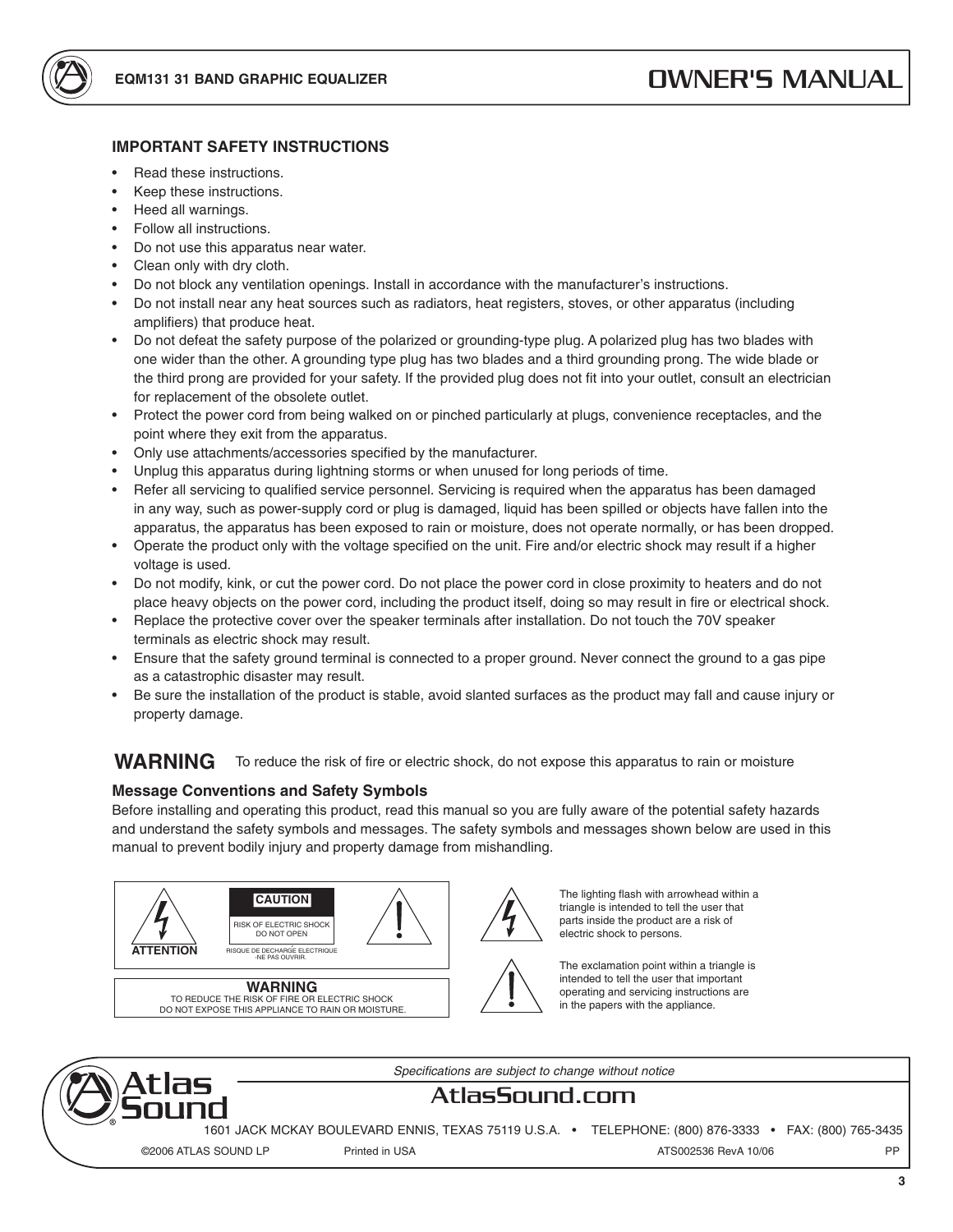### **INTRODUCTION**

Thank for purchasing the Atlas Sound EQM131 equalizer. The EQM131 was design to meet professional quality standards. It can be used for live sound or permanent install applications. The EQM131 is a 1/3 octave 31 band mono graphic equalizer. This compact 1RU unit features 30mm faders with gain selection of 6dB or 12dB. The graphic filters feature a constant Q design to assure you filter interaction is minimal. The EQM offers a variety of input and output wiring configurations to make the installation easy. It is equipped with balanced I/O XLR and TRS connectors, along with unbalanced RCA jacks. Variable High and Low cut filters are also incorporated along an overload indicator.

### **FEATURES**

- Low Noise op amps 30mm Faders
- Selectable boost/cut range 6dB/12dB EQ Bypass Switch
- 
- Balanced I/O XLR Balanced I/O 1
- Unbalanced I/O RCA Overload Indicator
- Gain Control Ground Lift

#### **APPLICATIONS**

- 
- Constant Q Filters Variable Low & High Cut Filters
	- Balanced I/O 1/4" Jack
	-
	-

The Atlas Sound EQM131 was designed to be used in a variety of applications. It is designed and manufactured using the highest quality components available. This equalizer can be used for live sound, studio monitors, install room correction, or sound masking. It is ideal to use this model with the Atlas AA-SMG masking generator.

### **SAFETY PRECAUTIONS**



- To prevent electric shock, do not remove the product cover as there are high voltage components inside. Refer all servicing to Atlas Sound.
- Should any of the following irregularities occur during use, immediately switch off the power, disconnect the power cord from the AC outlet and contact Atlas Sound. Do not to attempt to continue operation with the product as this may cause fire or electric shock:
	- Smoke or strange smell coming from the unit.
	- If the product falls or the case is damaged.
	- If water or any metallic objects falls into the product.
	- If the power supply cord is damaged in any way.
	- If the unit is malfunctioning.
- Do not insert or drop metallic objects or flammable materials into the ventilation holes of the product's cover, as this may result in electric shock or fire.
- Do not place any containers with liquid or metallic objects on the top of the product. If any liquid spills into the unit, fire or electric shock may result.
- Never operate this product or touch the power supply cord during an electrical storm, electric shock may result.
- Never exceed the wattage on the product when connecting equipment. Fire and/or property damage may result.



Specifications are subject to change without notice

### **AtlasSound.com**

1601 JACK MCKAY BOULEVARD ENNIS, TEXAS 75119 U.S.A. • TELEPHONE: (800) 876-3333 • FAX: (800) 765-3435 ©2006 ATLAS SOUND LP Printed in USA ATS002536 RevA 10/06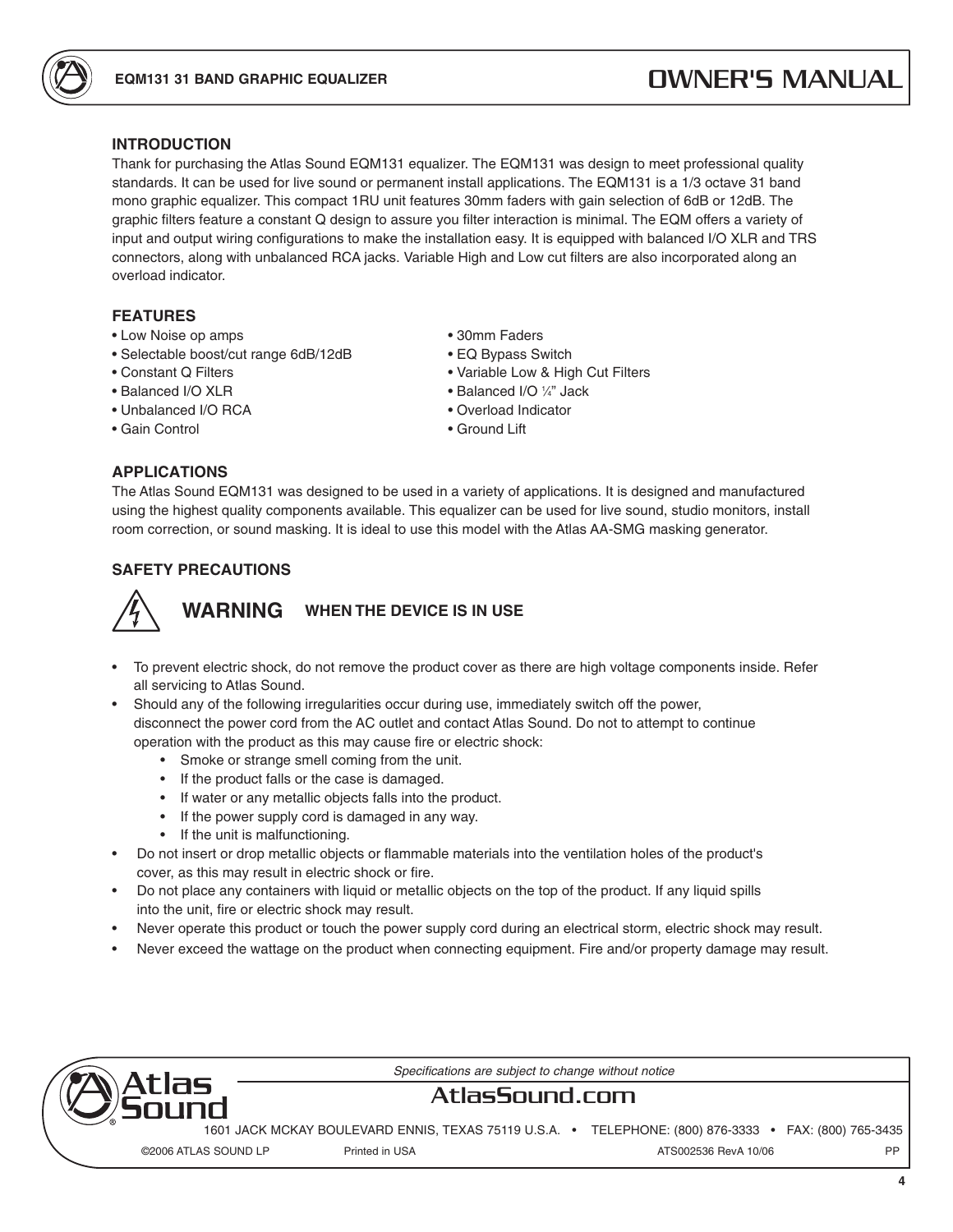

### **When Installing the Product**

- Plugging in or unplugging the power cord with wet hands may result in electric shock.
- Never move the unit with the power cord plugged into the wall, as damage to the power cord may result. When unplugging the cord from the wall, grasp the plug, NOT the cord.
- Never install this product in humid or dusty locations, nor in direct sunlight, near sources of heat, or in areas where sooty smoke or steam are present. Fire and electric shock may result.
- Keep all sides of the unit at least 3<sup>1/2</sup>" away from objects that may obstruct air flow to prevent the unit's internal temperature rise.



#### **When the Product is in Use CAUTION**

- When powering the product up for the first time, ensure that the level control is turned down. Unexpected high sound pressure levels may be present at the speakers and result in hearing loss.
- Never place heavy objects on the product, causing it to fall and/or break, resulting in personal injury and property damage. In addition, the product itself may fall and cause injury and property damage.
- Never operate the product for extended periods with the sound in a distorted condition. This is an indication of a malfunction, which may result in excessive heat being generated and causing a fire.
- Contact Atlas Sound for instructions on cleaning the inside of the unit. Large accumulations of dust inside the unit may result in heat buildup and fire.
- Ensure that the power supply plug is securely plugged into the wall outlet. Never allow dust to accumulate on the power plug or inside the wall outlet.
- When cleaning the unit or the unit is not to be operated for an extended time period, unplug the power cord from the wall.



Specifications are subject to change without notice

# **AtlasSound.com**

1601 JACK MCKAY BOULEVARD ENNIS, TEXAS 75119 U.S.A. • TELEPHONE: (800) 876-3333 • FAX: (800) 765-3435

©2006 ATLAS SOUND LP Printed in USA ATS002536 RevA 10/06 PP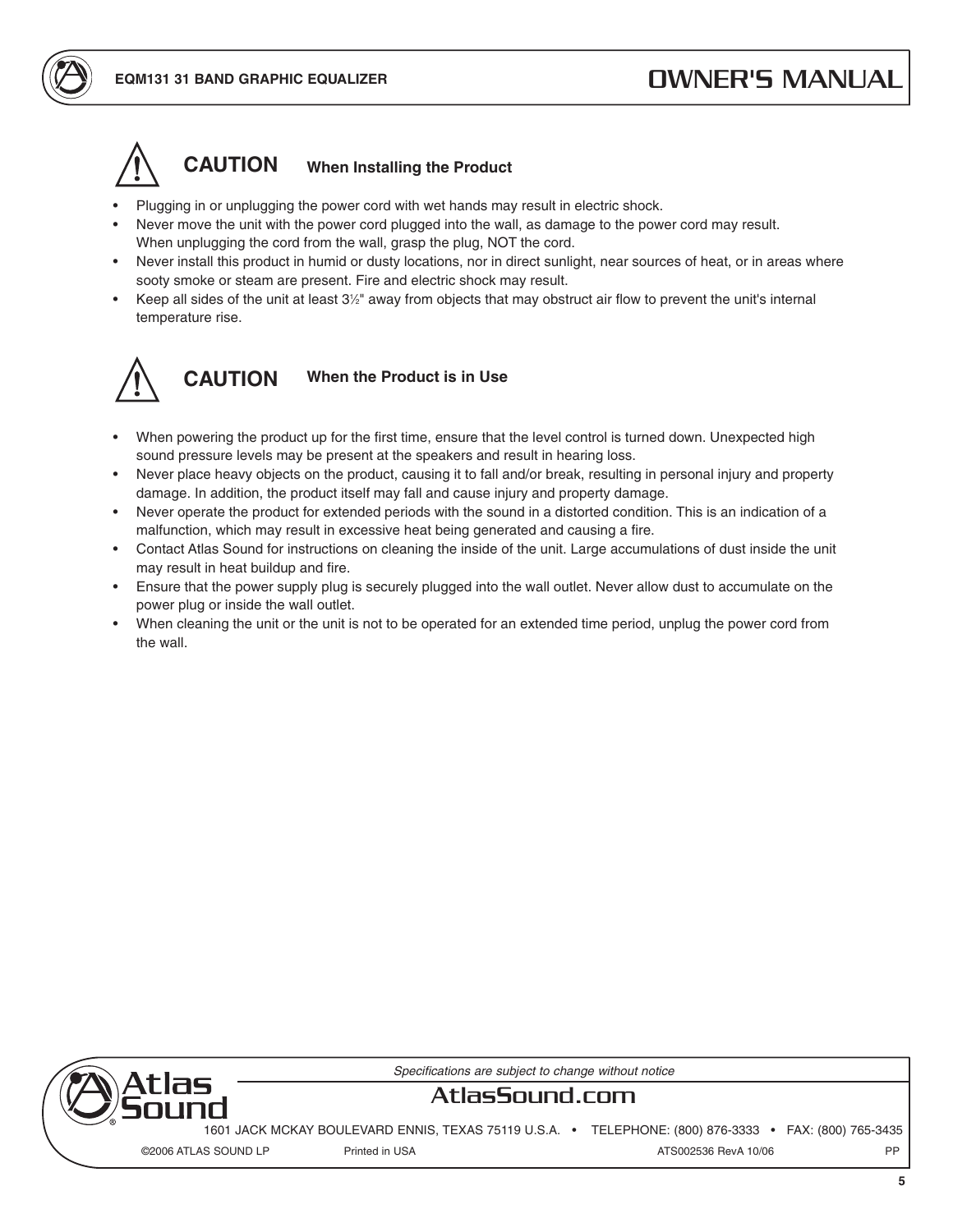

### **FRONT PANEL DESCRIPTION**



#### **1. AC Mains Power Switch**

This switch turns the EQM131 on or off. To prevent spikes or pops through the system, turn the EQ on with the system amplifiers off and turn the amps off before turning the EQ off.

#### **2. Fader Boost/Cut 1/3 Octave Level Control**

The 31 faders have 31mm of travel along with a center detent indicating the zero position. From the center point, moving the fader up will boost the signal at the indicated frequency, and moving the fader down will cut the signal at that frequency.

#### **3. Range switch 6dB/12dB & Indicators**

This switch allow you global gain selection of the 31 30mm faders. The selection is 6dB or 12dB of fader boost or cut. An indicator light will illuminate indicating the selection.

#### **4. EQ Bypass Switch & Indicator**

This switch allows you to bypass the EQ. When in Bypass mode a red LED will illuminate. **Note**: When selecting between bypass and active mode a level variance will occur if the master level is not set to match the incoming level.

#### **5. Clip Indicator**

This LED will illuminate if the input level exceeds +22dBM. If this occurs, turn down the signal coming into the EQ.

#### **6. Variable Low Cut Filter**

The variable 12dB per octave filter operates from 10Hz to 250Hz. The Low Cut filter allows frequencies above the selected filter to pass through the system. **Note**: This filter affects the 30mm filters.

#### **7. Variable High Cut Filter**

The variable 12dB per octave filter operates from 3kHz to 40kHz. The High Cut filter allows frequencies below the selected filter to pass through the system. **Note**: This filter affects the 30mm filters.

#### **8. Level**

This control is the master output level control. The potentiometer has a center detent which is unity gain when the system is wired for balanced operation. If the system is wired for unbalanced operation, it may be necessary to increase the gain to +6dB.



Specifications are subject to change without notice

### **AtlasSound.com**

1601 JACK MCKAY BOULEVARD ENNIS, TEXAS 75119 U.S.A. • TELEPHONE: (800) 876-3333 • FAX: (800) 765-3435 ©2006 ATLAS SOUND LP Printed in USA ATS002536 RevA 10/06 PP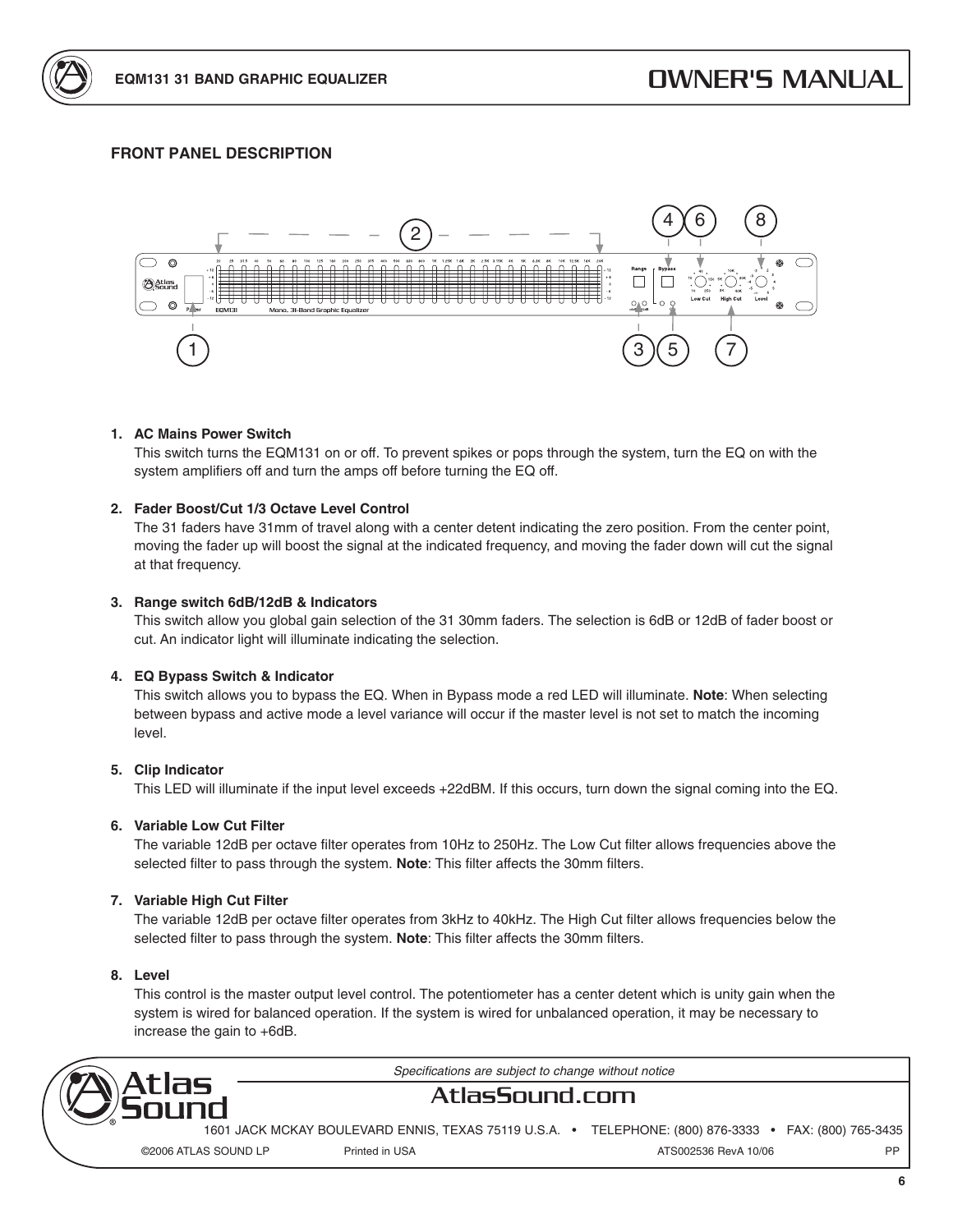### **REAR PANEL DESCRIPTION**



#### **1. TRS 1⁄4" Input & Output Connections**

Balanced signals can be accomplished by wiring the 1⁄4" as follows: Tip (+), Ring (–) & Sleeve (GND) plug Unbalanced  $\frac{1}{4}$ " signals can be accomplished by connecting the Ring and Sleeve together.

#### **2. XLR Input & Output Connections**

Balanced signals can be accomplished by wiring the XLR Male and Female connectors as Pin 2  $(+)$ , Pin 3  $(-)$ and Pin 1 (GND). For unbalanced signals, connect Pins 1 & 3 together.

#### **3. RCA Input & Output Connectors**

Unbalanced signals are only available when using the RCA connectors.

#### **4. Ground Lift Switch**

This switch breaks or makes the electrical connection between circuit ground and chassis ground. If hum is audible, select the setting that eliminates the hum.

#### **5. AC Mains Line Voltage select switch**

Match the AC mains select switch to the AC source available. **Note**: Make voltage selection prior to plugging in the unit.

#### **6. AC Mains Fuse**

Only replace fuse with 500mA 250V fuse.

#### **7. AC Mains Power cord**

Plug unit into AC source. **Note**: Make voltage selection prior to plugging in the unit.



Specifications are subject to change without notice

# **AtlasSound.com**

1601 JACK MCKAY BOULEVARD ENNIS, TEXAS 75119 U.S.A. • TELEPHONE: (800) 876-3333 • FAX: (800) 765-3435 ©2006 ATLAS SOUND LP Printed in USA ATS002536 RevA 10/06

**7**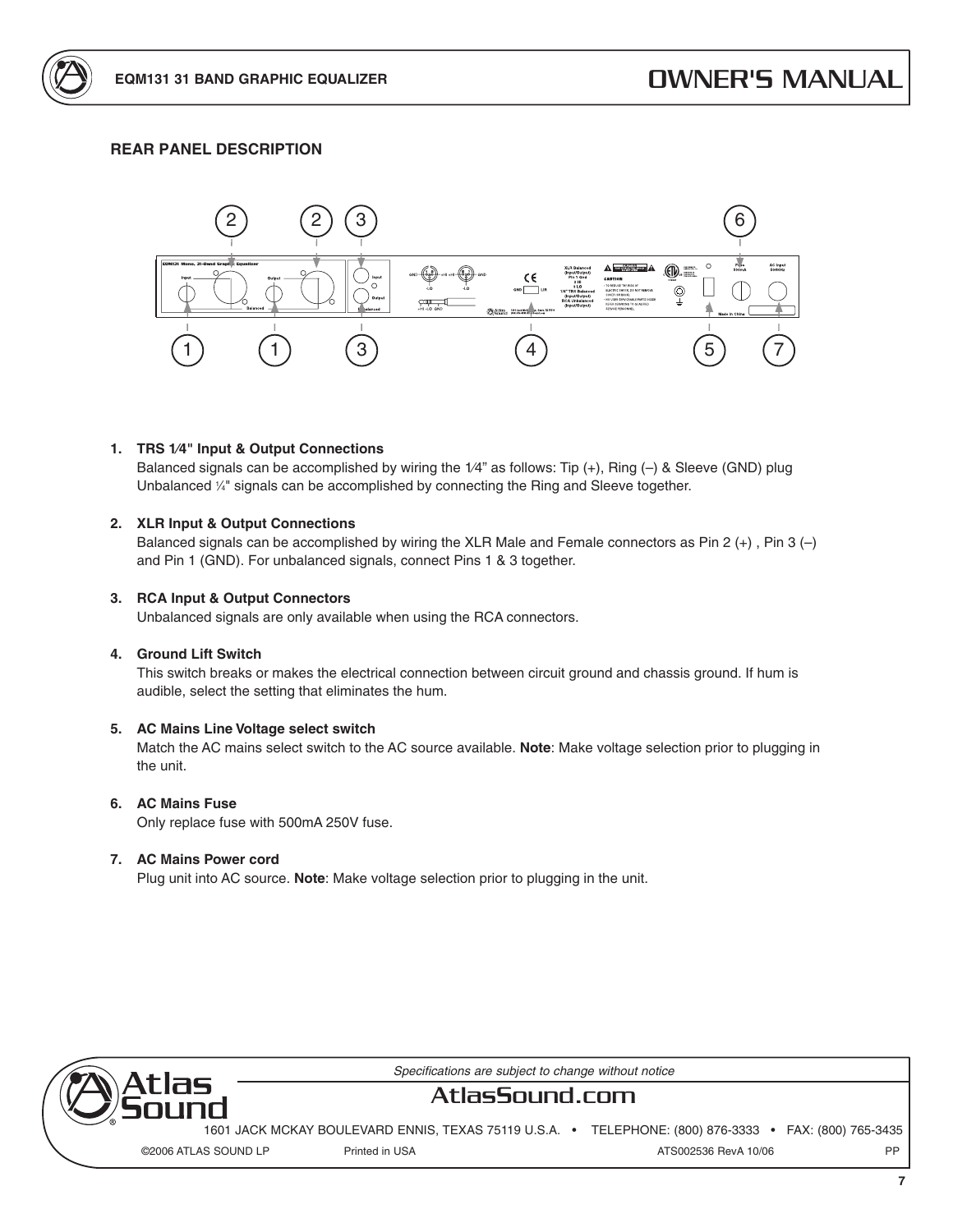

### **INSTALLATION CONSIDERATIONS**

**Hook-ups and Cabling:** The EQM131 Equalizer is designed for nominal +4dBu levels.

The equalizer can be used with either balanced or unbalanced sources, and the outputs can be used with either balanced or unbalanced loads, provided the proper cabling is used. A balanced line is defined as two-conductor shielded cable with the two center conductors carrying the same signal but of opposite polarity when referenced to ground. An unbalanced line is generally a single-conductor shielded cable with the center conductor carrying the signal and the shield at ground potential.

**Input Cable Configurations:** The equalizer has an input impedance of 20kΩ balanced and 15kΩ unbalanced. This makes the EQM131 Equalizer's audio inputs suitable for use with virtually any low source impedance (under 2kΩ).

**Output Cable Configurations:** The equalizer's output is capable of driving a 2kΩ load to +18dBu. For maximum hum rejection with a balanced source, avoid common grounding at the equalizer's inputs and outputs. Most balanced (3 conductor) cables have the shield connected at both ends. This can result in ground loops which cause hum. If hum persists try disconnecting the shield on one or more of the cables in the system, preferably at the input of a device, not at the output.



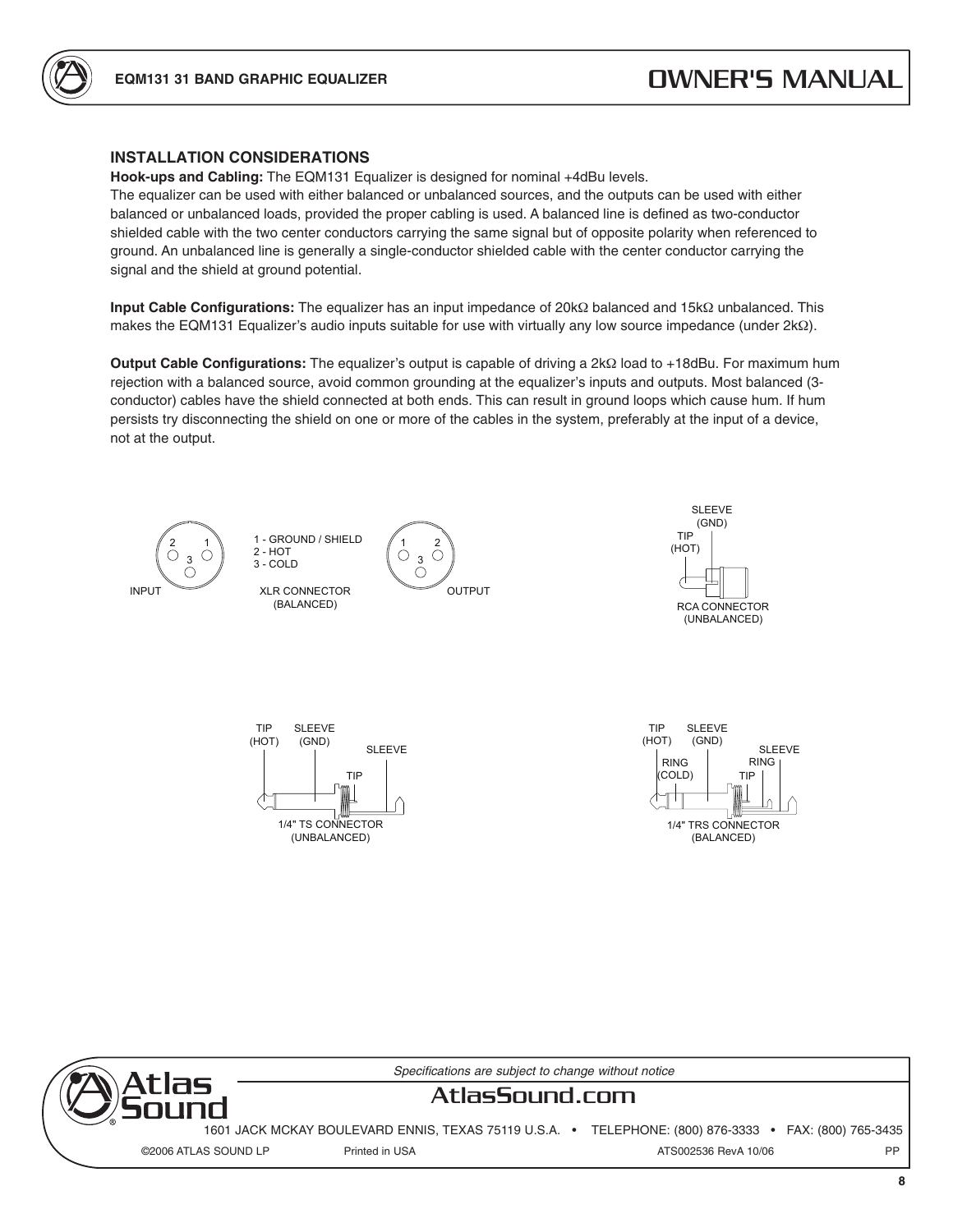



The EQM131 have balanced inputs and impedance balanced outputs that can be used with any balanced or unbalanced line-level device. To connect the equalizer to your sound system, refer to the following steps:

- 1. Turn off all equipment before making connections.
- 2. Mount equalizer in a standard-width 19" rack. It can be mounted above or below anything that does not generate excessive heat. Ambient temperatures should not exceed 113˚ F (45˚C) when equipment is in use. Although the unit's chassis is shielded against radio frequency and electromagnetic interference, extremely high fields of RF and EMI should be avoided.
- 3. Make audio connections via XLR, 1 ⁄4" TRS, or RCA jacks (according to application needs). Three types of connectors for the inputs and outputs can be used for balanced or unbalanced connections. The use of more than one connector at a time for the inputs could unbalance balanced lines, cause phase cancellation, short a conductor to ground, or cause damage to other equipment connected to the equalizer. More than one output may be used simultaneously as long as the combined parallel load is greater than 2kΩ.
- 4. Select the operating range with the BOOST/CUT RANGE SELECTION switch. **Note**: Be sure to reduce audio levels at the power amplifiers when changing the setting of this switch as it may generate an audible transient.
- 5. Apply power to the equalizer. Connect the AC power cord to the AC power receptacle on the back of the equalizer Route the AC power cord to a convenient power outlet away from audio lines. The unit may be turned on and off from the front panel power switch or a master equipment power switch. Since the EQM131 equalizer consumes a relatively small amount of power, the unit may be left on continuously.



Specifications are subject to change without notice

# **AtlasSound.com**

1601 JACK MCKAY BOULEVARD ENNIS, TEXAS 75119 U.S.A. • TELEPHONE: (800) 876-3333 • FAX: (800) 765-3435 ©2006 ATLAS SOUND LP Printed in USA ATS002536 RevA 10/06

**9**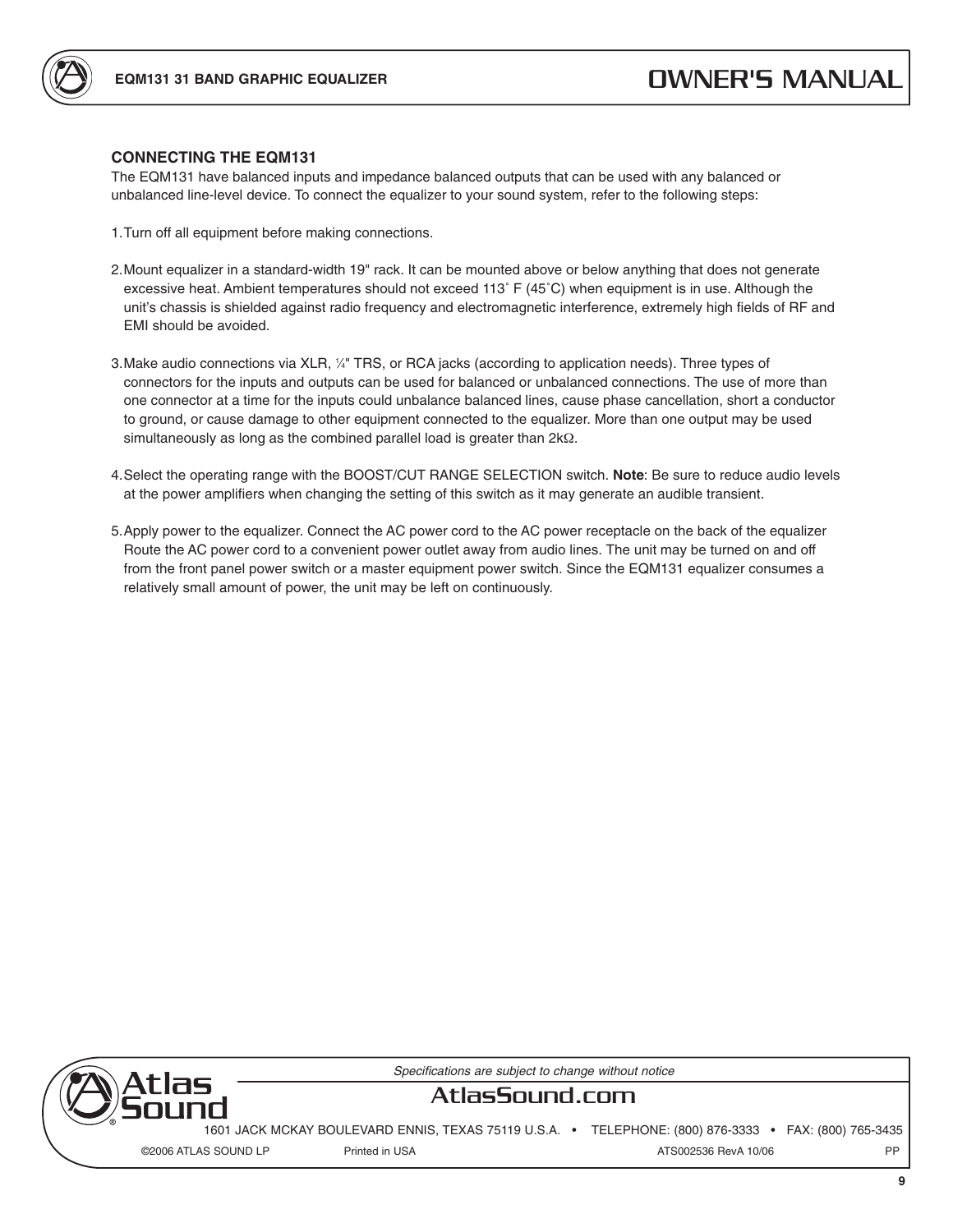

### **SPECIFICATIONS**

| <b>EQ TYPE</b>                                |
|-----------------------------------------------|
| Mono 1/3 Octave                               |
| <b>BANDS (FILTERS)</b>                        |
| 31                                            |
| <b>FILTER TYPE</b>                            |
| Constant Q                                    |
| <b>INPUT IMPEDANCE</b>                        |
| 20kHz Balanced, 15kHz Unbalanced              |
| <b>MAXIMUM INPUT LEVEL</b>                    |
| $+22dBr$                                      |
| <b>OUTPUT IMPEDANCE</b>                       |
| $150\Omega$                                   |
| <b>MAXIMUM OUTPUT LEVEL</b>                   |
| +22dBm Balanced, +18dBm Unbalanced            |
| <b>SIGNAL TO NOISE LEVEL</b>                  |
| 94dB                                          |
| <b>THD</b>                                    |
| .01%                                          |
| <b>FREQUENCY RESPONSE</b>                     |
| 20Hz - 20kHz ±5dB                             |
| <b>POWER REQUIRMENT</b>                       |
| 115/230V 50/60Hz                              |
| <b>FUSE</b>                                   |
| 100-120V use T500mA/250V                      |
| 200-240V use T250mA/250V                      |
| <b>DIMENSIONS</b>                             |
| 1.75" x 19" x 8.5" (4.45cm x 48.3cm x 21.6cm) |
| <b>WEIGHT</b>                                 |
| 4.9 lbs (2.4kg) (Shipping)                    |



Specifications are subject to change without notice

# **AtlasSound.com**

1601 JACK MCKAY BOULEVARD ENNIS, TEXAS 75119 U.S.A. • TELEPHONE: (800) 876-3333 • FAX: (800) 765-3435

©2006 ATLAS SOUND LP Printed in USA ATS002536 RevA 10/06 PP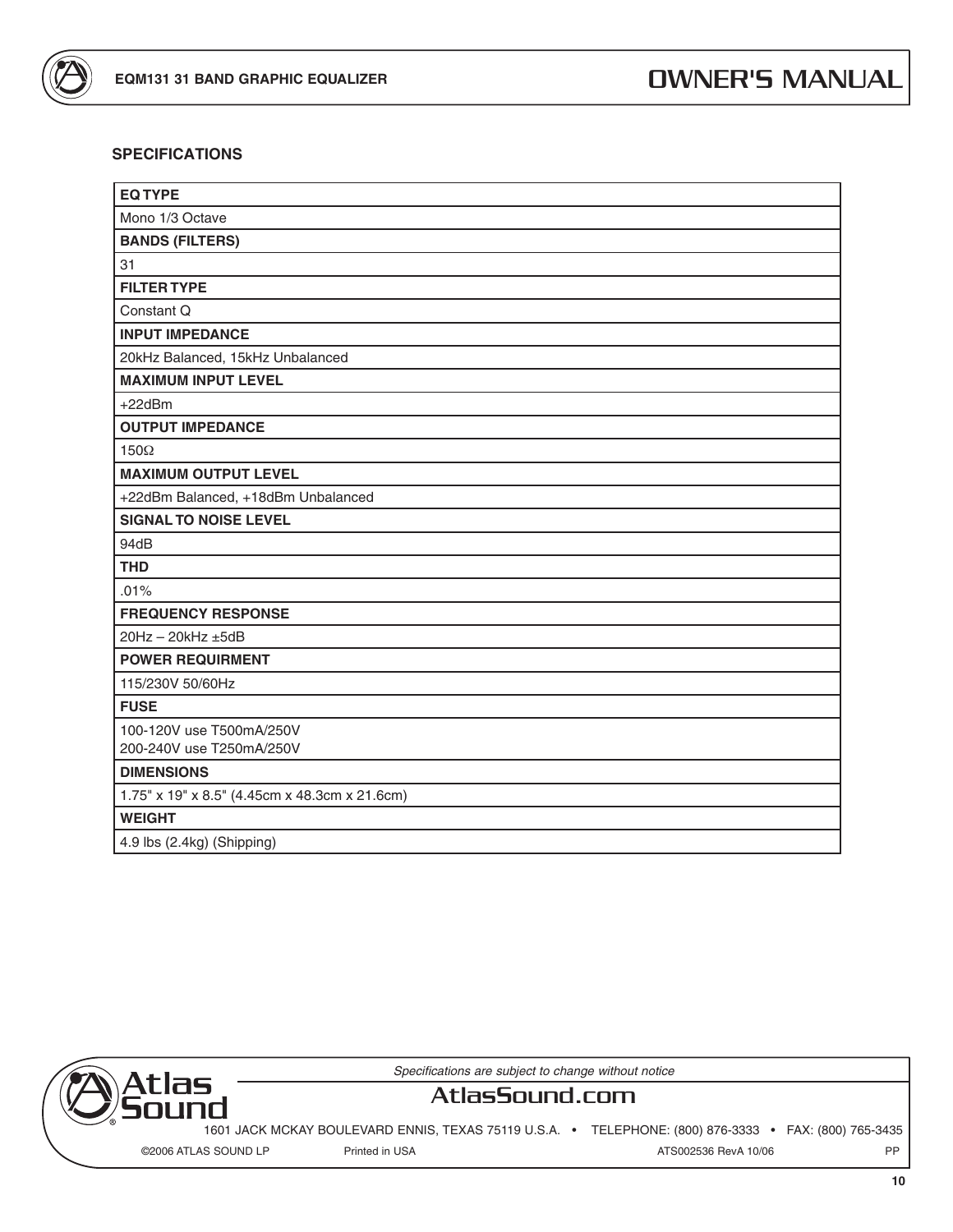**NOTES:**